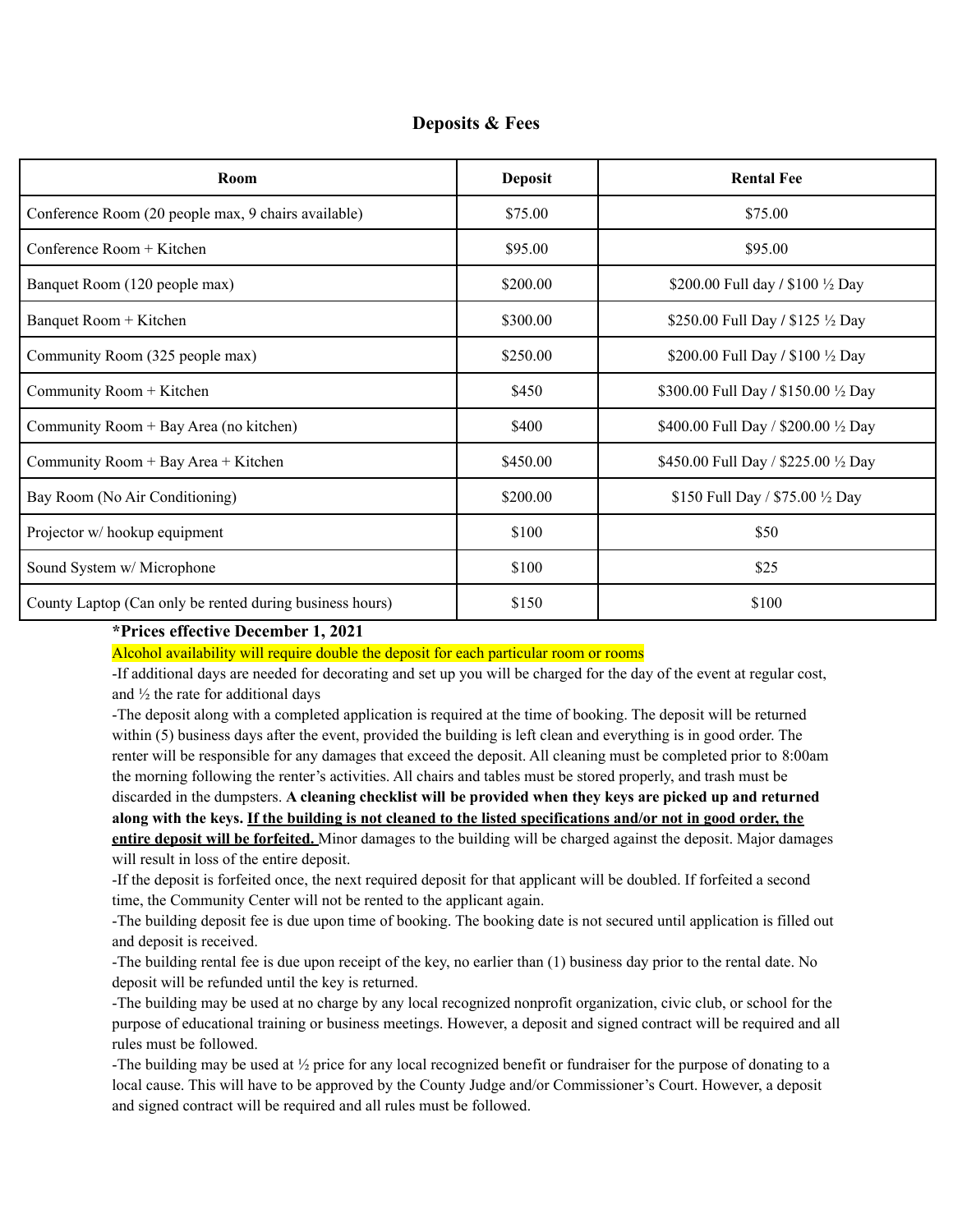## **Note: it is possible for multiple sections of the building complex to be rented by different groups simultaneously.**

## **Glasscock County Community Center Rules**

All rules and regulations concerning The Glasscock County Community Center are set by the Commissioner's Court and may be revised at the court's discretion.

**1 . Reservations for facility use will be made at the Texas A&M AgriLife Extension Office, Glasscock County, 117 S Myrl, Garden City, Texas 79739 between 8:00am and 4:00pm Monday-Friday. Phone - 432-354-2381. Any outside communication to book the community center will not be accepted outside of office phone or office hours**

2. The Glasscock County Community Center may not be booked more than one year in advance. Reservations will be on a first come, first serve basis. The booking is not secured until application is filled out and deposit is received.

3. Order and discipline will be the responsibility of the group or person(s) reserving the center. They will be responsible for the following:

- A. If alcohol is available, the sheriff will make a determination if security is required. Security officers, if required, will be paid (3) business days prior to the event or the event will be cancelled. Security officers will be hired and paid in until the last person leaves the building and the building is locked. Minimum of 4 hours and Maximum of 5 hours for security.
- **B. Teen activities must be chaperoned by no fewer than 16 adults per 100 teens**
- C. **Dances will be limited to a maximum time limit of 4 hours**. Additional time will only be allowed for setup and cleanup. Saturday night events require the premises be vacated by 1:00am (Sunday) or 12:00 midnight on weekdays. Any other activities will be limited to midnight unless prior approval is obtained. **The Sheriff's office has the right to shut down an event at any time.**
- D. **If there is overcrowding, dangerous situations, disorderly behavior, drunkenness, fighting, violation of these rules, etc. The sponsoring group will be placed on probation for (1) year.** Once the probation is lifted, if any additional problems occur, that group or individual will be restricted from using the center for an additional year. The commissioner's court will decide all matters regarding probation.
- **E. If the county employee in charge of booking the facility is not notified at least 1 business day in advance for a cancelled booking the renter will not receive refund or credit for the cost of the rental**
- F. Glasscock County Sheriff's Department has the authority to enforce all rules and close the Glasscock County Community Center for any violation of these rules at any time.